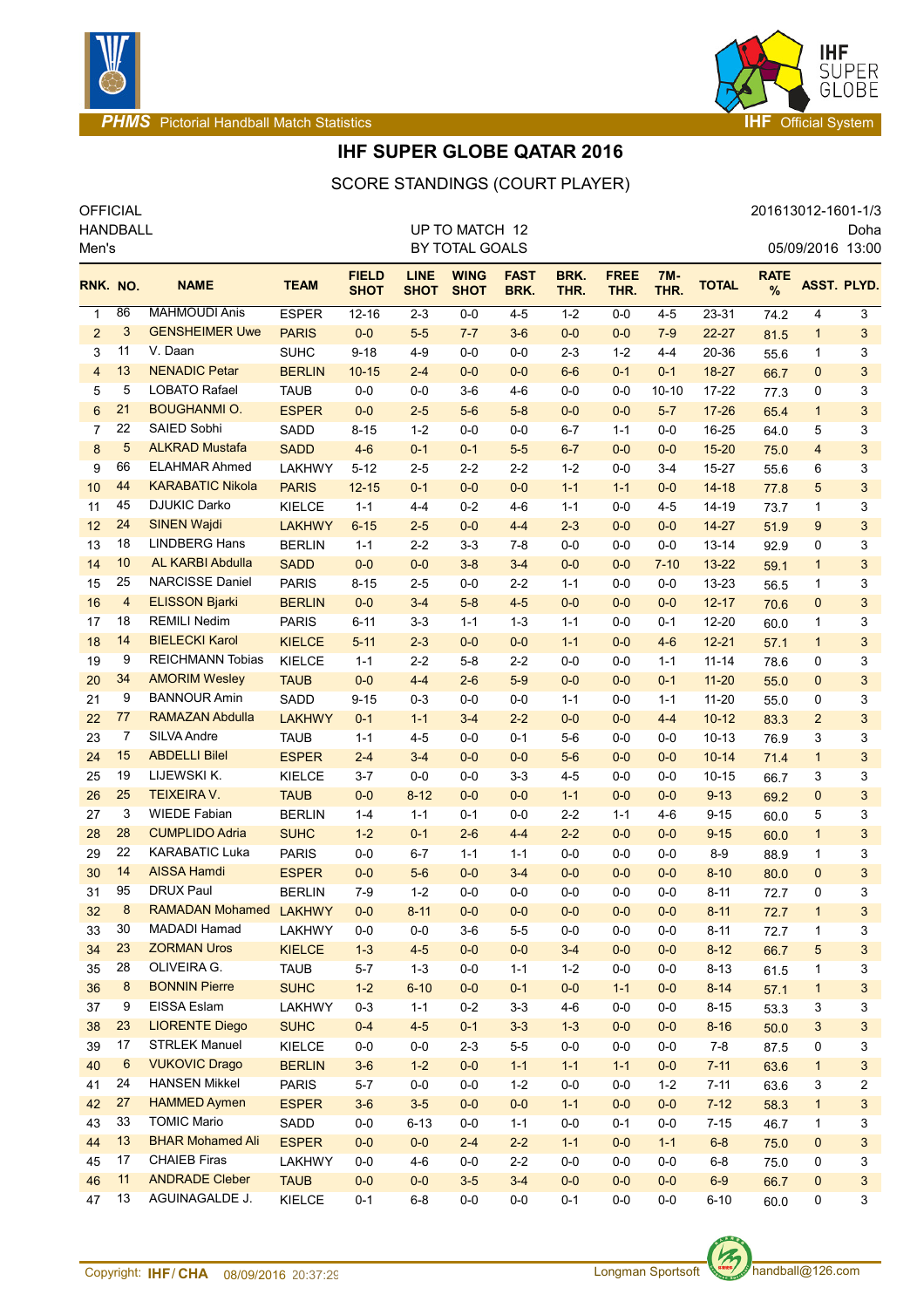

#### **PHMS Pictorial Handball Match Statistics Internal System IHF** Official System



Doha

# **IHF SUPER GLOBE QATAR 2016**

### OFFICIAL 201613012-1610-1/3 SCORE STANDINGS (COURT PLAYER)

HANDBALL Men's 05/09/2016 13:00 UP TO MATCH 12 BY ASSIST **RNK. NO. BRAME TEAM FIELD SHOT LINE SHOT WING SHOT FAST BRK. BRK. THR. FREE THR. 7M-THR. TOTAL RATE** NO. NAME TEAM SHOT SHOT SHOT BRK. THR. THR. THR. TOTAL  $\frac{1}{N}$  ASST. PLYD. 24 SINEN Wajdi LAKHWY 6-15 2-5 0-0 4-4 2-3 0-0 0-0 14-27 51.9 9 3 66 ELAHMAR Ahmed LAKHWY 5-12 2-5 2-2 2-2 1-2 0-0 3-4 15-27 55.6 6 3 22 SAIED Sobhi SADD 8-15 1-2 0-0 0-0 6-7 1-1 0-0 16-25 64.0 5 3 44 KARABATIC Nikola PARIS 12-15 0-1 0-0 0-0 1-1 1-1 0-0 14-18 77.8 5 3 3 WIEDE Fabian BERLIN 1-4 1-1 0-1 0-0 2-2 1-1 4-6 9-15 60.0 5 3 23 ZORMAN Uros KIELCE 1-3 4-5 0-0 0-0 3-4 0-0 0-0 8-12 66.7 5 3 77 AMRI Nidhal ESPER 1-3 0-3 0-0 2-3 1-1 0-1 0-0 4-11 36.4 5 3 86 MAHMOUDI Anis ESPER 12-16 2-3 0-0 4-5 1-2 0-0 4-5 23-31 74.2 4 3 5 ALKRAD Mustafa SADD 4-6 0-1 0-1 5-5 6-7 0-0 0-0 15-20 75.0 4 3 86 AHMED Mahmoud SADD 0-1 0-1 0-0 0-0 3-4 0-0 0-0 3-6 50.0 4 3 7 SILVA Andre TAUB 1-1 4-5 0-0 0-1 5-6 0-0 0-0 10-13 76.9 3 3 19 LIJEWSKI K. KIELCE 3-7 0-0 0-0 3-3 4-5 0-0 0-0 10-15 66.7 3 3 9 EISSA Eslam LAKHWY 0-3 1-1 0-2 3-3 4-6 0-0 0-0 8-15 53.3 3 3 23 LIORENTE Diego SUHC 0-4 4-5 0-1 3-3 1-3 0-0 0-0 8-16 50.0 3 3 24 HANSEN Mikkel PARIS 5-7 0-0 0-0 1-2 0-0 0-0 1-2 7-11 63.6 3 2 20 JURKIEWICZ M. KIELCE 1-2 0-1 0-0 0-0 3-3 0-0 0-0 4-6 66.7 3 3 88 SOUSSI Mohamed SADD 2-9 0-0 0-0 1-2 0-0 0-0 1-1 4-12 33.3 3 3 7 STEPANCIC Luka PARIS 0-6 1-3 0-0 2-3 1-1 0-0 0-0 4-13 30.8 3 3 77 RAMAZAN Abdulla LAKHWY 0-1 1-1 3-4 2-2 0-0 0-0 4-4 10-12 83.3 2 3 10 SANTOS Thiago TAUB 2-5 2-4 0-1 0-0 2-5 0-0 0-0 6-15 40.0 2 3 5 MOLLGAARD Henrik PARIS 3-4 0-0 0-0 1-2 0-0 0-0 0-0 4-6 66.7 2 3 22 ZHEDIK Sergei LAKHWY 3-10 0-1 0-0 1-1 0-1 0-0 0-0 4-13 30.8 2 3 26 LIEBALD Marius SUHC 2-7 0-1 0-0 0-0 0-0 0-0 0-0 2-8 25.0 2 2 10 LE MABEC T. SUHC 1-4 0-0 0-0 0-0 0-0 0-0 0-0 1-4 25.0 2 3 71 STOCHL Petr BERLIN 0-0 0-0 0-0 0-0 0-0 0-0 0-0 0-0 0.0 2 3 12 MAGGAIZ Marouen ESPER 0-1 0-0 0-0 0-0 0-0 0-0 0-0 0-1 0.0 2 3 3 GENSHEIMER Uwe PARIS 0-0 5-5 7-7 3-6 0-0 0-0 7-9 22-27 81.5 1 3 11 V. Daan SUHC 9-18 4-9 0-0 0-0 2-3 1-2 4-4 20-36 55.6 1 3 29 21 BOUGHANMI O. ESPER 0-0 2-5 5-6 5-8 0-0 0-0 5-7 17-26 65.4 1 3 45 DJUKIC Darko KIELCE 1-1 4-4 0-2 4-6 1-1 0-0 4-5 14-19 73.7 1 3 10 AL KARBI Abdulla SADD 0-0 0-0 3-8 3-4 0-0 0-0 7-10 13-22 59.1 1 3 25 NARCISSE Daniel PARIS 8-15 2-5 0-0 2-2 1-1 0-0 0-0 13-23 56.5 1 3 18 REMILI Nedim PARIS 6-11 3-3 1-1 1-3 1-1 0-0 0-1 12-20 60.0 1 3 14 BIELECKI Karol KIELCE 5-11 2-3 0-0 0-0 1-1 0-0 4-6 12-21 57.1 1 3 15 ABDELLI Bilel ESPER 2-4 3-4 0-0 0-0 5-6 0-0 0-0 10-14 71.4 1 3 28 CUMPLIDO Adria SUHC 1-2 0-1 2-6 4-4 2-2 0-0 0-0 9-15 60.0 1 3 22 KARABATIC Luka PARIS 0-0 6-7 1-1 1-1 0-0 0-0 0-0 8-9 88.9 1 3 8 RAMADAN Mohamed LAKHWY 0-0 8-11 0-0 0-0 0-0 0-0 0-0 8-11 72.7 1 3 30 MADADI Hamad LAKHWY 0-0 0-0 3-6 5-5 0-0 0-0 0-0 8-11 72.7 1 3 28 OLIVEIRA G. TAUB 5-7 1-3 0-0 1-1 1-2 0-0 0-0 8-13 61.5 1 3 8 BONNIN Pierre SUHC 1-2 6-10 0-0 0-1 0-0 1-1 0-0 8-14 57.1 1 3 6 VUKOVIC Drago BERLIN 3-6 1-2 0-0 1-1 1-1 1-1 0-0 7-11 63.6 1 3 27 HAMMED Aymen ESPER 3-6 3-5 0-0 0-0 1-1 0-0 0-0 7-12 58.3 1 3 33 TOMIC Mario SADD 0-0 6-13 0-0 1-1 0-0 0-1 0-0 7-15 46.7 1 3

 21 ZACHRISSON M. BERLIN 1-1 0-0 3-4 1-1 0-0 0-0 0-0 5-6 83.3 1 3 20 KEMPF Edouard PARIS 0-0 0-0 3-5 2-2 0-0 0-0 0-0 5-7 71.4 1 3 23 FAETH Steffen BERLIN 4-6 0-1 0-0 1-1 0-0 0-0 0-0 5-8 62.5 1 3



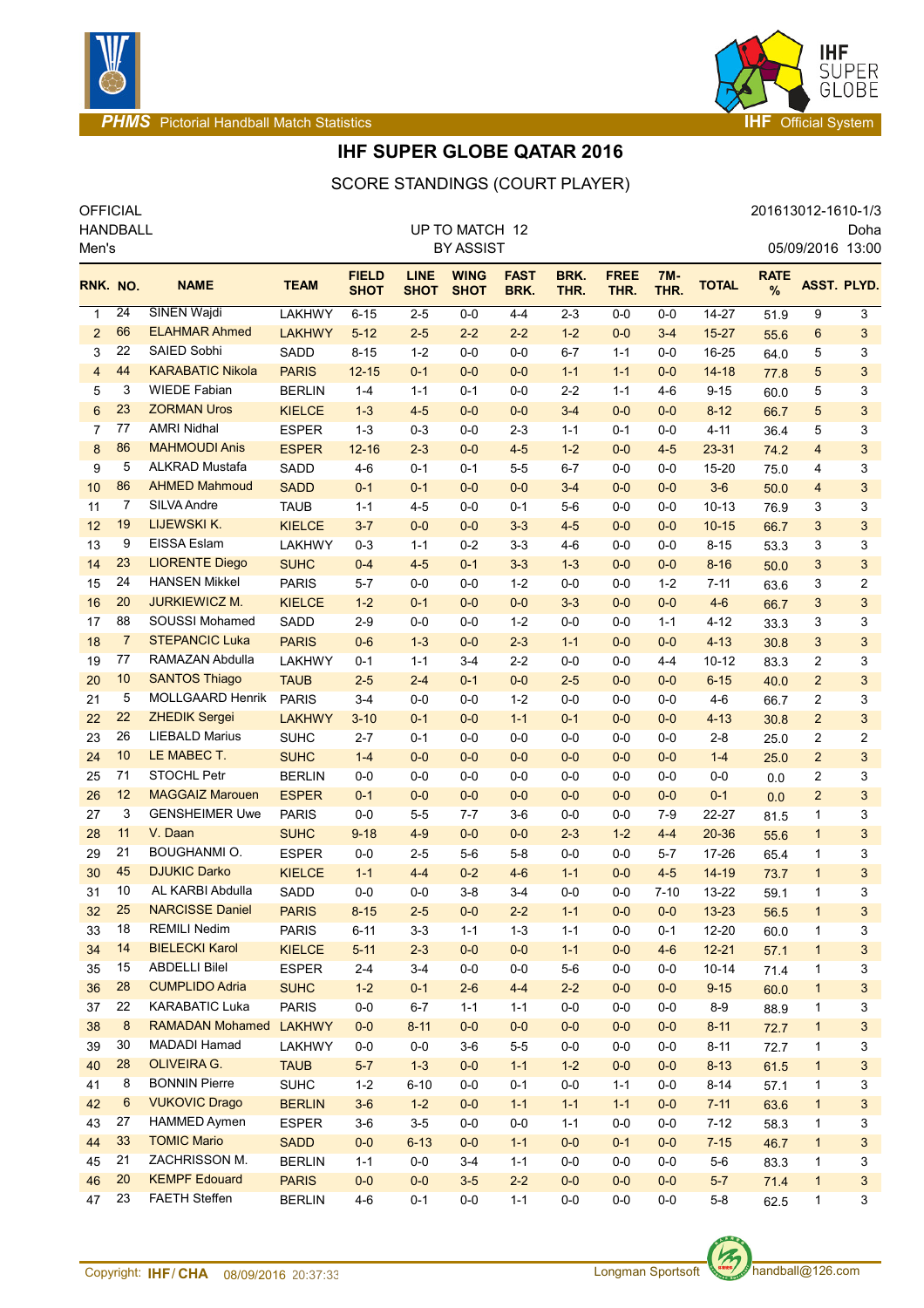



**PHMS** Pictorial Handball Match Statistics **Internal Control of Control Control of The Official System** 

# **IHF SUPER GLOBE QATAR 2016**

OFFICIAL 201613012-1611-1/3 SCORE STANDINGS (COURT PLAYER)

| <b>HANDBALL</b><br>Men's |                  |                         |               | UP TO MATCH 12<br><b>BY BLOCKS</b> |                  | Doha<br>05/09/2016 13:00      |                              |                |                     |                |
|--------------------------|------------------|-------------------------|---------------|------------------------------------|------------------|-------------------------------|------------------------------|----------------|---------------------|----------------|
| RNK. NO.                 |                  | <b>NAME</b>             | <b>TEAM</b>   | <b>STEAL</b>                       | <b>INTERCEPT</b> | <b>ERROR</b><br><b>CAUSED</b> | <b>FOUL</b><br><b>CAUSED</b> | <b>TOTAL</b>   | <b>BLOCK</b>        | <b>PLAYED</b>  |
| 1                        | 88               | SOUSSI Mohamed          | <b>SADD</b>   | 0                                  | $\overline{2}$   | 0                             | 0                            | $\mathbf{2}$   | 2                   | 3              |
| $\overline{2}$           | 95               | <b>DRUX Paul</b>        | <b>BERLIN</b> | $\mathbf 0$                        | $\mathbf 0$      | 0                             | 0                            | $\mathbf{0}$   | $\overline{2}$      | 3              |
| 3                        | 10               | CHRAPKOWSKI P.          | <b>KIELCE</b> | 0                                  | 1                | 0                             | $\mathbf{1}$                 | 2              | 2                   | 3              |
| $\overline{4}$           | 44               | <b>ALOUINI Kamel</b>    | <b>ESPER</b>  | $\mathbf 0$                        | $\mathbf{1}$     | $\mathbf 0$                   | $\mathbf 0$                  | $\mathbf{1}$   | $\mathbf{1}$        | $\overline{2}$ |
| 5                        | 6                | <b>VUKOVIC Drago</b>    | <b>BERLIN</b> | 0                                  | $\overline{2}$   | 0                             | 0                            | 2              | 1                   | 3              |
| 6                        | 7                | <b>STEPANCIC Luka</b>   | <b>PARIS</b>  | $\mathbf 0$                        | $\pmb{0}$        | $\pmb{0}$                     | $\mathbf 0$                  | $\mathbf{0}$   | $\mathbf{1}$        | 3              |
| $\overline{7}$           | 86               | <b>AHMED Mahmoud</b>    | SADD          | 1                                  | 0                | 0                             | $\mathbf{1}$                 | $\overline{2}$ | 1                   | 3              |
| 8                        | 10 <sup>°</sup>  | <b>SANTOS Thiago</b>    | <b>TAUB</b>   | 0                                  | 4                | $\bf{0}$                      | $\mathbf{1}$                 | 5              | $\mathbf{1}$        | 3              |
| 9                        | 18               | <b>REMILI Nedim</b>     | <b>PARIS</b>  | 0                                  | 0                | 0                             | $\mathbf{1}$                 | $\mathbf{1}$   | 1                   | 3              |
| 10                       | 17               | <b>RIBEIRO Andre</b>    | <b>TAUB</b>   | 0                                  | $\mathbf 0$      | $\pmb{0}$                     | 0                            | $\mathbf{0}$   | $\mathbf{1}$        | 3              |
| 11                       | 18               | <b>GAHAN Caleb</b>      | <b>SUHC</b>   | 0                                  | 1                | 0                             | 0                            | 1              | 1                   | 3              |
| 12                       | 20               | <b>JURKIEWICZ M.</b>    | <b>KIELCE</b> | $\mathbf 0$                        | $\mathbf{1}$     | $\mathbf{0}$                  | 0                            | $\mathbf{1}$   | $\mathbf{1}$        | 3              |
| 13                       | 11               | V. Daan                 | <b>SUHC</b>   | 0                                  | 2                | 0                             | 1                            | 3              | 1                   | 3              |
| 14                       | 34               | <b>AMORIM Wesley</b>    | <b>TAUB</b>   | 0                                  | $\mathbf{1}$     | $\pmb{0}$                     | $\mathbf{1}$                 | $\overline{2}$ | $\mathbf{1}$        | 3              |
| 15                       | 44               | <b>KARABATIC Nikola</b> | <b>PARIS</b>  | 0                                  | $\mathbf{1}$     | 0                             | 0                            | $\mathbf{1}$   | 1                   | 3              |
| 16                       | 22 <sup>2</sup>  | <b>KARABATIC Luka</b>   | <b>PARIS</b>  | $\mathbf{0}$                       | 0                | $\mathbf 0$                   | $\mathbf{1}$                 | $\mathbf{1}$   | $\mathbf{1}$        | 3              |
| 17                       | 44               | <b>KOZINA Kresimir</b>  | <b>BERLIN</b> | 0                                  | 1                | 0                             | 0                            | $\mathbf{1}$   | 1                   | 3              |
| 18                       | 24               | <b>SINEN Wajdi</b>      | <b>LAKHWY</b> | $\mathbf{1}$                       | 5                | $\mathbf 0$                   | $\mathbf{0}$                 | 6              | $\mathbf{1}$        | 3              |
| 19                       | 86               | <b>MAHMOUDI Anis</b>    | <b>ESPER</b>  | 0                                  | 1                | 0                             | 0                            | 1              | 1                   | 3              |
| 20                       | 13 <sup>°</sup>  | <b>KULKER Daan</b>      | <b>SUHC</b>   | $\mathbf{0}$                       | 0                | $\mathbf 0$                   | $\mathbf{0}$                 | $\mathbf{0}$   | $\mathbf{0}$        | $\mathbf{1}$   |
| 21                       | 27               | <b>TANABANE Hani</b>    | LAKHWY        | 0                                  | 0                | 0                             | 0                            | 0              | $\mathbf 0$         | 1              |
| 22                       | 14               | <b>RUI Renato</b>       | <b>SUHC</b>   | $\mathbf{0}$                       | 0                | $\mathbf 0$                   | 0                            | $\mathbf{0}$   | $\mathbf 0$         | $\overline{2}$ |
| 23                       | 74               | <b>VUGLAC Mario</b>     | LAKHWY        | 0                                  | 0                | 0                             | 0                            | $\mathbf 0$    | 0                   | 2              |
| 24                       | 24               | <b>HANSEN Mikkel</b>    | <b>PARIS</b>  | $\mathbf 0$                        | $\mathbf{1}$     | $\mathbf{0}$                  | $\mathbf{0}$                 | $\mathbf{1}$   | $\mathbf 0$         | $\overline{2}$ |
| 25                       | 11               | AHMAD A.                | SADD          | 0                                  | 1                | 0                             | 0                            | 1              | 0                   | 2              |
| 26                       | 25               | <b>OMAHIC Slvadin</b>   | <b>SADD</b>   | $\mathbf 0$                        | $\mathbf 0$      | $\pmb{0}$                     | 0                            | $\mathbf{0}$   | $\mathbf 0$         | $\overline{2}$ |
| 27                       | 26               | <b>LIEBALD Marius</b>   | <b>SUHC</b>   | 0                                  | 0                | 0                             | 0                            | $\mathbf 0$    | 0                   | 2              |
| 28                       | 15               | <b>TONNESEN Kent R.</b> | <b>BERLIN</b> | $\mathbf{1}$                       | 0                | $\pmb{0}$                     | 0                            | $\mathbf{1}$   | $\mathbf 0$         | 3              |
| 29                       | 3                | <b>WIEDE Fabian</b>     | <b>BERLIN</b> | 0                                  | 1                | 0                             | 0                            | $\mathbf{1}$   | 0                   | 3              |
| 30                       | 10 <sup>°</sup>  | <b>GOJUN Jakov</b>      | <b>BERLIN</b> | 0                                  | 0                | $\boldsymbol{0}$              | 0                            | $\mathbf 0$    | $\mathbf 0$         | 3              |
| 31                       | 23               | <b>FAETH Steffen</b>    | <b>BERLIN</b> | 0                                  | 0                | 0                             | 0                            | $\mathbf 0$    | $\mathbf 0$         | 3              |
| 32                       | 5                | <b>MOLLGAARD Henrik</b> | <b>PARIS</b>  | 0                                  | $\Omega$         | 0                             | $\mathbf{0}$                 | 0              | 0                   | 3              |
| 33                       | 90               | MTINA Jeffrey           | <b>PARIS</b>  | 0                                  | 0                | 0                             | 0                            | 0              | 0                   | 3              |
| 34                       | 25 <sub>2</sub>  | <b>NARCISSE Daniel</b>  | <b>PARIS</b>  | $\mathbf 0$                        | $\mathbf 0$      | $\mathbf 0$                   | $\mathbf{1}$                 | $\mathbf{1}$   | $\mathsf{O}\xspace$ | 3              |
| 35                       | 12 <sup>12</sup> | HEINEVETTER S.          | <b>BERLIN</b> | 0                                  | 0                | 0                             | 0                            | 0              | $\mathbf 0$         | 3              |
| 36                       | 13 <sup>7</sup>  | <b>NENADIC Petar</b>    | <b>BERLIN</b> | $\mathbf{1}$                       | $\mathbf 0$      | $\pmb{0}$                     | $\mathbf 0$                  | $\mathbf{1}$   | $\mathbf 0$         | 3              |
| 37                       |                  | 25 TEIXEIRA V.          | <b>TAUB</b>   | 0                                  | $\mathbf{1}$     | 0                             | 2                            | $\mathsf 3$    | $\mathbf 0$         | 3              |
| 38                       |                  | 16 OMEYER Thierry       | <b>PARIS</b>  | $\mathbf 0$                        | $\mathbf 0$      | $\mathbf 0$                   | $\mathbf 0$                  | $\mathbf{0}$   | $\mathbf 0$         | $\mathbf{3}$   |
| 39                       |                  | 12 SKOF Gorazd          | <b>PARIS</b>  | 0                                  | 0                | 0                             | 0                            | 0              | $\mathbf 0$         | 3              |
| 40                       |                  | 71 STOCHL Petr          | <b>BERLIN</b> | $\mathbf 0$                        | $\pmb{0}$        | $\pmb{0}$                     | $\mathbf 0$                  | $\mathbf{0}$   | $\mathbf 0$         | $\mathbf{3}$   |
| 41                       |                  | 20 KEMPF Edouard        | <b>PARIS</b>  | 0                                  | 1                | 0                             | 0                            | $\mathbf{1}$   | 0                   | 3              |
| 42                       |                  | 36 NIELSEN Jesper       | <b>PARIS</b>  | $\mathbf 0$                        | $\overline{a}$   | $\pmb{0}$                     | $\pmb{0}$                    | $\overline{2}$ | $\pmb{0}$           | $\mathbf{3}$   |
| 43                       |                  | 5 LOBATO Rafael         | <b>TAUB</b>   | 0                                  | 0                | 0                             | 1                            | $\mathbf{1}$   | 0                   | 3              |
| 44                       |                  | 5 GARCIA MILA O.        | <b>SUHC</b>   | $\pmb{0}$                          | $\pmb{0}$        | $\pmb{0}$                     | $\pmb{0}$                    | $\pmb{0}$      | $\mathbf 0$         | 3              |
| 45                       | 6.               | <b>GAULON Pierre</b>    | <b>SUHC</b>   | 0                                  | 0                | 0                             | 0                            | 0              | 0                   | 3              |
| 46                       | 8                | <b>BONNIN Pierre</b>    | <b>SUHC</b>   | $\pmb{0}$                          | $\mathbf{1}$     | $\pmb{0}$                     | $\mathbf 0$                  | $\mathbf{1}$   | $\mathbf 0$         | 3              |
| 47                       | 9                | CORNELLA Joan           | <b>SUHC</b>   | 0                                  | $\mathbf{1}$     | 0                             | 0                            | $\mathbf{1}$   | 0                   | 3              |
| 48                       |                  | 10 LE MABEC T.          | <b>SUHC</b>   | $\pmb{0}$                          | $\pmb{0}$        | 0                             | 0                            | $\pmb{0}$      | 0                   | 3              |

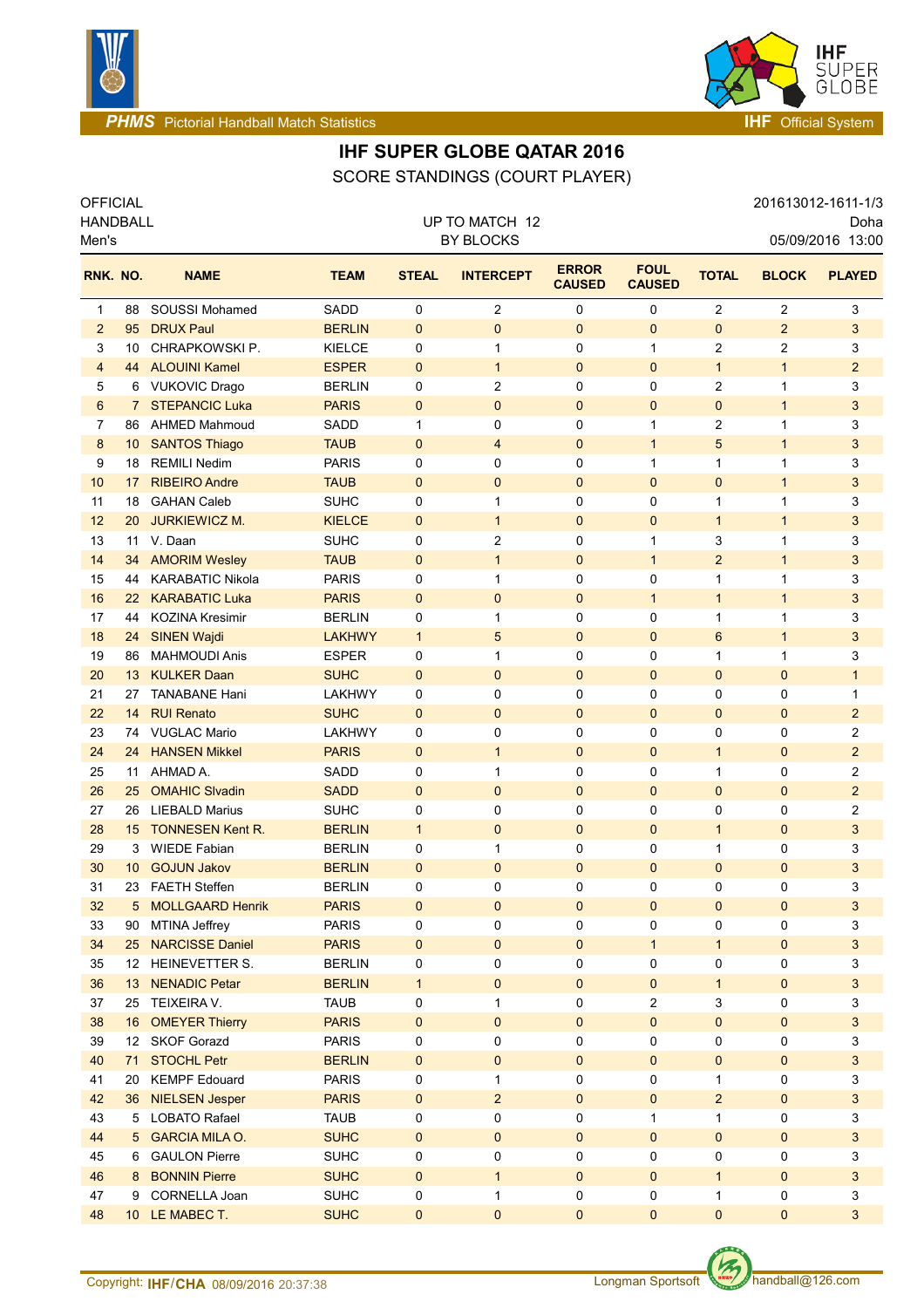



**PHMS** Pictorial Handball Match Statistics **Internal Control of Control Control of The Official System** 

# **IHF SUPER GLOBE QATAR 2016**

OFFICIAL 201613012-1612-1/3 SCORE STANDINGS (COURT PLAYER)

| <b>HANDBALL</b><br>Men's |                 |                         |               | UP TO MATCH 12<br>BY DEFENSE |                     |                               |                              |                |                |                |
|--------------------------|-----------------|-------------------------|---------------|------------------------------|---------------------|-------------------------------|------------------------------|----------------|----------------|----------------|
| RNK. NO.                 |                 | <b>NAME</b>             | <b>TEAM</b>   | <b>STEAL</b>                 | <b>INTERCEPT</b>    | <b>ERROR</b><br><b>CAUSED</b> | <b>FOUL</b><br><b>CAUSED</b> | <b>TOTAL</b>   | <b>BLOCK</b>   | <b>PLAYED</b>  |
| 1                        | 24              | SINEN Wajdi             | LAKHWY        | $\mathbf{1}$                 | 5                   | 0                             | 0                            | 6              | 1              | 3              |
| $\overline{c}$           | 10              | <b>SANTOS Thiago</b>    | <b>TAUB</b>   | $\mathbf 0$                  | $\overline{4}$      | $\mathbf 0$                   | $\mathbf{1}$                 | 5              | $\mathbf{1}$   | 3              |
| 3                        | 9               | EISSA Eslam             | LAKHWY        | 1                            | 2                   | 0                             | $\overline{c}$               | 5              | 0              | 3              |
| 4                        | 7               | <b>ROINE Bertrand</b>   | <b>LAKHWY</b> | $\mathbf{0}$                 | $\mathbf{1}$        | $\mathbf 0$                   | 3                            | $\overline{4}$ | $\mathbf{0}$   | 3              |
| 5                        | 25              | <b>TEIXEIRA V.</b>      | <b>TAUB</b>   | 0                            | 1                   | 0                             | 2                            | 3              | 0              | 3              |
| 6                        | 11              | <b>ANDRADE Cleber</b>   | <b>TAUB</b>   | $\mathbf 0$                  | $\mathbf{1}$        | $\pmb{0}$                     | $\overline{2}$               | 3              | 0              | 3              |
| 7                        | 78              | <b>SHABAN Hany</b>      | SADD          | 0                            | 1                   | 0                             | $\overline{c}$               | 3              | 0              | 3              |
| 8                        | $7^{\circ}$     | <b>SILVA Andre</b>      | <b>TAUB</b>   | 0                            | $\overline{c}$      | 0                             | $\mathbf{1}$                 | 3              | 0              | 3              |
| 9                        | 11              | V. Daan                 | <b>SUHC</b>   | 0                            | 2                   | 0                             | 1                            | 3              | 1              | 3              |
| 10                       | 8               | <b>RAMADAN Mohamed</b>  | <b>LAKHWY</b> | $\mathbf{0}$                 | $\mathbf{1}$        | $\pmb{0}$                     | $\mathbf{1}$                 | $\overline{2}$ | 0              | 3              |
| 11                       | 15              | JACHLEWSKI M.           | <b>KIELCE</b> | 0                            | 2                   | 0                             | 0                            | 2              | 0              | 3              |
| 12                       | 34              | <b>AMORIM Wesley</b>    | <b>TAUB</b>   | 0                            | $\mathbf{1}$        | $\pmb{0}$                     | $\mathbf{1}$                 | $\overline{2}$ | $\mathbf{1}$   | 3              |
| 13                       | 36              | NIELSEN Jesper          | <b>PARIS</b>  | 0                            | $\overline{2}$      | 0                             | 0                            | $\mathbf{2}$   | 0              | 3              |
| 14                       | 7 <sup>7</sup>  | <b>STRUCK Kevin</b>     | <b>BERLIN</b> | $\mathbf{1}$                 | $\mathbf 0$         | 0                             | $\mathbf{1}$                 | $\overline{2}$ | $\mathbf{0}$   | 3              |
| 15                       | 66              | <b>ELAHMAR Ahmed</b>    | <b>LAKHWY</b> | 0                            | $\mathbf{1}$        | 0                             | $\mathbf{1}$                 | $\mathbf{2}$   | 0              | 3              |
| 16                       | 10 <sup>°</sup> | <b>CHRAPKOWSKI P.</b>   | <b>KIELCE</b> | $\Omega$                     | $\mathbf{1}$        | 0                             | $\mathbf{1}$                 | $\overline{2}$ | $\overline{2}$ | 3              |
| 17                       | 14              | AISSA Hamdi             | <b>ESPER</b>  | 0                            | 0                   | 0                             | $\mathbf{2}$                 | 2              | 0              | 3              |
| 18                       | 4               | <b>ELISSON Bjarki</b>   | <b>BERLIN</b> | $\mathbf{0}$                 | $\overline{2}$      | $\mathbf 0$                   | $\mathbf{0}$                 | $\overline{2}$ | $\mathbf{0}$   | $\mathfrak{B}$ |
| 19                       | 5               | <b>ALKRAD Mustafa</b>   | SADD          | 1                            | 0                   | 1                             | 0                            | 2              | 0              | 3              |
| 20                       | 21              | <b>BOUGHANMI O.</b>     | <b>ESPER</b>  | $\mathbf{1}$                 | $\mathbf{1}$        | $\mathbf 0$                   | $\mathbf{0}$                 | $\overline{2}$ | $\mathbf{0}$   | $\mathfrak{B}$ |
| 21                       | 6               | <b>VUKOVIC Drago</b>    | <b>BERLIN</b> | 0                            | 2                   | 0                             | $\mathbf 0$                  | 2              | 1              | 3              |
| 22                       | 23              | <b>LIORENTE Diego</b>   | <b>SUHC</b>   | $\mathbf{0}$                 | $\overline{2}$      | $\mathbf 0$                   | $\mathbf{0}$                 | $\overline{2}$ | $\mathbf{0}$   | 3              |
| 23                       | 86              | <b>AHMED Mahmoud</b>    | SADD          | 1                            | 0                   | 0                             | 1                            | 2              | 1              | 3              |
| 24                       | 41              | <b>BEN ALI Youssef</b>  | <b>ESPER</b>  | $\mathbf{0}$                 | $\mathbf 1$         | $\mathbf 0$                   | $\mathbf{1}$                 | $\overline{2}$ | 0              | 3              |
| 25                       | 88              | <b>SOUSSI Mohamed</b>   | SADD          | 0                            | 2                   | 0                             | 0                            | 2              | 2              | 3              |
| 26                       | 30              | <b>MADADI Hamad</b>     | <b>LAKHWY</b> | $\mathbf 0$                  | $\mathbf{1}$        | $\pmb{0}$                     | $\mathbf 0$                  | $\mathbf{1}$   | $\mathbf 0$    | 3              |
| 27                       | 13              | <b>NENADIC Petar</b>    | <b>BERLIN</b> | 1                            | 0                   | 0                             | 0                            | 1              | 0              | 3              |
| 28                       | 86              | <b>MAHMOUDI Anis</b>    | <b>ESPER</b>  | $\mathbf 0$                  | $\mathbf{1}$        | $\pmb{0}$                     | $\mathbf 0$                  | $\mathbf{1}$   | $\mathbf{1}$   | 3              |
| 29                       | 17              | <b>CHAIEB Firas</b>     | <b>LAKHWY</b> | 0                            | 1                   | 0                             | 0                            | 1              | 0              | 3              |
| 30                       | 8               | <b>BONNIN Pierre</b>    | <b>SUHC</b>   | $\mathbf{0}$                 | $\mathbf{1}$        | 0                             | $\mathbf 0$                  | $\mathbf{1}$   | 0              | 3              |
| 31                       | 77              | RAMAZAN Abdulla         | LAKHWY        | 0                            | 1                   | 0                             | $\mathbf 0$                  | 1              | 0              | 3              |
| 32                       | 44              | <b>KOZINA Kresimir</b>  | <b>BERLIN</b> | $\mathbf 0$                  | 1                   | 0                             | 0                            | 1              | 1              | 3              |
| 33                       | 25              | <b>NARCISSE Daniel</b>  | <b>PARIS</b>  | 0                            | 0                   | 0                             | 1                            | 1              | 0              | 3              |
| 34                       | 20 <sup>°</sup> | <b>KEMPF Edouard</b>    | <b>PARIS</b>  | $\mathbf 0$                  | $\mathbf{1}$        | $\mathbf 0$                   | $\mathbf{0}$                 | $\mathbf{1}$   | 0              | 3              |
| 35                       | 44              | <b>KARABATIC Nikola</b> | <b>PARIS</b>  | 0                            | $\mathbf{1}$        | 0                             | 0                            | 1              | 1              | 3              |
| 36                       |                 | 11 KUS Mateusz          | <b>KIELCE</b> | $\mathbf 0$                  | $\mathsf{O}\xspace$ | $\mathbf 0$                   | $\mathbf{1}$                 | $\mathbf{1}$   | 0              | $\mathfrak{S}$ |
| 37                       |                 | 20 JURKIEWICZ M.        | <b>KIELCE</b> | 0                            | 1                   | 0                             | 0                            | 1              | $\mathbf{1}$   | 3              |
| 38                       |                 | 22 KARABATIC Luka       | <b>PARIS</b>  | $\mathbf 0$                  | $\mathbf{0}$        | $\mathbf 0$                   | $\mathbf{1}$                 | $\mathbf{1}$   | $\mathbf{1}$   | 3              |
| 39                       |                 | 45 DJUKIC Darko         | <b>KIELCE</b> | 0                            | 0                   | 0                             | $\mathbf{1}$                 | 1              | 0              | 3              |
| 40                       |                 | 35 PERRELLA Matheus     | <b>TAUB</b>   | $\pmb{0}$                    | $\mathbf{1}$        | $\pmb{0}$                     | $\mathbf 0$                  | $\mathbf{1}$   | 0              | 3              |
| 41                       | 31              | <b>CHOUIREF Marouen</b> | <b>ESPER</b>  | $\mathbf{1}$                 | 0                   | 0                             | 0                            | 1              | 0              | 3              |
| 42                       | 24              | <b>BEZERRA Franklin</b> | <b>SUHC</b>   | 0                            | $\mathbf{1}$        | 0                             | $\mathbf{0}$                 | $\mathbf{1}$   | 0              | 3              |
| 43                       | 28              | <b>CUMPLIDO Adria</b>   | <b>SUHC</b>   | 0                            | $\mathbf{1}$        | 0                             | 0                            | 1              | 0              | 3              |
| 44                       |                 | 33 TOMIC Mario          | <b>SADD</b>   | $\mathbf 0$                  | $\mathbf{1}$        | 0                             | $\mathbf{0}$                 | $\mathbf{1}$   | 0              | $\mathbf{3}$   |
| 45                       | 3               | <b>WIEDE Fabian</b>     | <b>BERLIN</b> | 0                            | $\mathbf{1}$        | 0                             | 0                            | 1              | 0              | 3              |
| 46                       |                 | 15 TONNESEN Kent R.     | <b>BERLIN</b> | $\mathbf{1}$                 | $\mathbf{0}$        | 0                             | $\mathbf{0}$                 | $\mathbf{1}$   | 0              | 3              |
| 47                       | 5               | <b>LOBATO Rafael</b>    | <b>TAUB</b>   | 0                            | 0                   | 0                             | $\mathbf{1}$                 | 1              | 0              | 3              |
| 48                       | 14              | <b>BIELECKI Karol</b>   | <b>KIELCE</b> | 0                            | $\mathbf{1}$        | $\pmb{0}$                     | $\pmb{0}$                    | $\mathbf{1}$   | 0              | 3              |

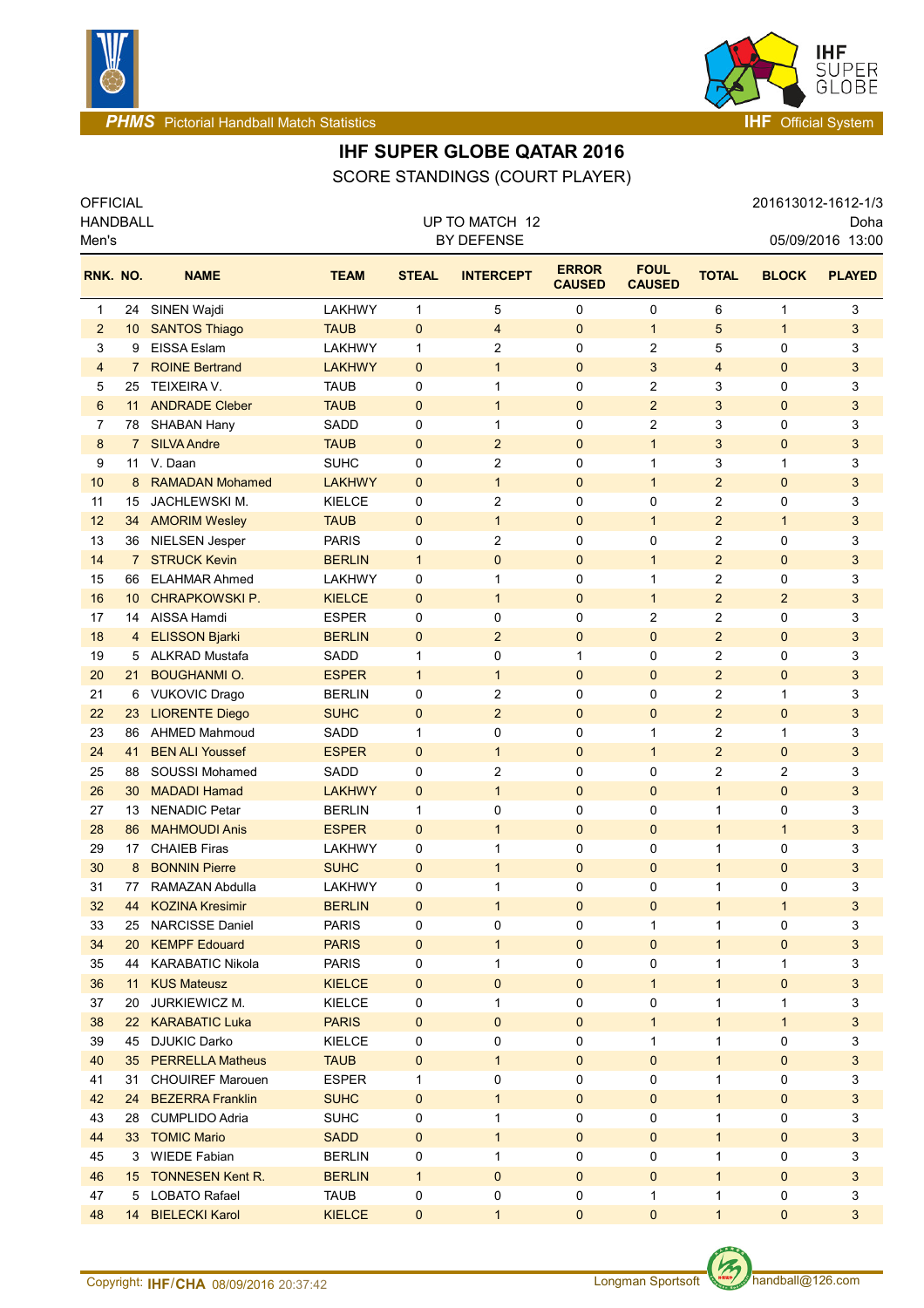



**PHMS** Pictorial Handball Match Statistics **Intervalse and Contract Contract Contract Contract Contract Contract Contract Contract Contract Contract Contract Contract Contract Contract Contract Contract Contract Contract C** 

# **IHF SUPER GLOBE QATAR 2016**

SCORE STANDINGS (COURT PLAYER)

| <b>OFFICIAL</b>          |  |                       |               |                |                                    |                        |                |                |                                      |                          |                         | 201613012-1613-1/3 |
|--------------------------|--|-----------------------|---------------|----------------|------------------------------------|------------------------|----------------|----------------|--------------------------------------|--------------------------|-------------------------|--------------------|
| <b>HANDBALL</b><br>Men's |  |                       |               |                | UP TO MATCH 12<br><b>BY ERRORS</b> |                        |                |                |                                      | Doha<br>05/09/2016 13:00 |                         |                    |
| RNK. NO.                 |  | <b>NAME</b>           | <b>TEAM</b>   | <b>PASS</b>    |                                    | <b>RECIEVE DRIBBLE</b> | <b>STEPS</b>   | <b>AREA</b>    | <b>GOAL OFFENSIVE</b><br><b>FOUL</b> | OTHERS TOTAL PLAYED      |                         |                    |
| 1                        |  | 22 PACZKOWSKI Pawel   | <b>KIELCE</b> | 4              | 0                                  | 0                      | 0              | 0              | 5                                    | 0                        | 9                       | 3                  |
|                          |  | 2 11 V. Daan          | <b>SUHC</b>   | 3              | $\mathbf{1}$                       | $\overline{2}$         | $\mathbf{1}$   | $\mathbf{0}$   | $\mathbf{1}$                         | $\mathbf{1}$             | 9                       | 3                  |
| З                        |  | 23 LIORENTE Diego     | SUHC          | 4              | 0                                  | 1                      | 2              | 0              | 0                                    | 0                        | 7                       | 3                  |
| 4                        |  | 86 MAHMOUDI Anis      | <b>ESPER</b>  | 4              | $\mathbf 0$                        | $\mathbf 0$            | $\mathbf{1}$   | $\mathbf{0}$   | $\overline{2}$                       | 0                        | $\overline{7}$          | 3                  |
| 5                        |  | 6 GAULON Pierre       | <b>SUHC</b>   | 5              | 0                                  | 0                      | 0              | 0              | 2                                    | 0                        | 7                       | 3                  |
| 6                        |  | 7 SILVA Andre         | TAUB          | 5              | $\mathbf 0$                        | $\mathbf{1}$           | $\mathbf 0$    | $\mathbf{0}$   | $\mathbf 0$                          | 0                        | 6                       | 3                  |
| 7                        |  | 28 OLIVEIRA G.        | TAUB          | 4              | 1                                  | 1                      | 0              | 0              | 0                                    | 0                        | 6                       | 3                  |
| 8                        |  | 24 SINEN Wajdi        | <b>LAKHWY</b> | $\overline{c}$ | $\mathbf{1}$                       | $\mathbf 0$            | $\mathbf{1}$   | $\mathbf{0}$   | $\mathbf{1}$                         | $\mathbf{1}$             | 6                       | 3                  |
| 9                        |  | 22 SAIED Sobhi        | SADD          | 4              | 1                                  | 0                      | 0              | 0              | 1                                    | 0                        | 6                       | 3                  |
| 10                       |  | 13 NENADIC Petar      | <b>BERLIN</b> | 3              | $\mathbf{1}$                       | $\mathbf 0$            | $\mathbf{1}$   | $\mathbf{0}$   | $\mathbf{1}$                         | 0                        | 6                       | 3                  |
| 11                       |  | 10 LE MABEC T.        | <b>SUHC</b>   | 1              | 0                                  | 0                      | 2              | 0              | $\overline{c}$                       | 1                        | 6                       | 3                  |
| $12 \overline{ }$        |  | 26 LIEBALD Marius     | <b>SUHC</b>   | 3              | 1                                  | $\mathbf 0$            | $\mathbf{1}$   | $\mathbf{1}$   | $\mathbf 0$                          | 0                        | 6                       | $\overline{2}$     |
| 13                       |  | 15 ABDELLI Bilel      | <b>ESPER</b>  | 3              | 0                                  | 0                      | 0              | 1              | $\mathbf{1}$                         | 0                        | 5                       | 3                  |
| 14                       |  | 8 BONNIN Pierre       | <b>SUHC</b>   | $\overline{2}$ | $\mathbf{1}$                       | $\mathbf{1}$           | 0              | $\mathbf{1}$   | $\mathbf 0$                          | $\mathbf{0}$             | 5                       | 3                  |
| 15                       |  | 77 AMRI Nidhal        | <b>ESPER</b>  | 1              | 1                                  | 0                      | 2              | 0              | 1                                    | 0                        | 5                       | 3                  |
| 16                       |  | 15 TONNESEN Kent R.   | <b>BERLIN</b> | 3              | $\mathbf{1}$                       | $\mathbf 0$            | 0              | $\mathbf{1}$   | $\mathbf{0}$                         | $\mathbf{0}$             | 5                       | 3                  |
| 17                       |  | 44 KARABATIC Nikola   | <b>PARIS</b>  | 4              | 0                                  | 0                      | 0              | 0              | 0                                    | 1                        | 5                       | 3                  |
| 18                       |  | 35 PERRELLA Matheus   | <b>TAUB</b>   | 3              | $\mathbf 0$                        | $\mathbf 0$            | $\mathbf{1}$   | $\mathbf{0}$   | $\mathbf{1}$                         | 0                        | 5                       | 3                  |
| 19                       |  | 44 KOZINA Kresimir    | <b>BERLIN</b> | 0              | 0                                  | 0                      | 0              | 0              | 3                                    | 1                        | 4                       | 3                  |
| 20                       |  | 29 BOMFIM Daniel      | <b>TAUB</b>   | 3              | $\mathbf 0$                        | $\mathbf 0$            | $\mathbf{1}$   | $\mathbf{0}$   | $\mathbf 0$                          | 0                        | 4                       | 3                  |
| 21                       |  | 66 ELAHMAR Ahmed      | LAKHWY        | 1              | 1                                  | 0                      | 1              | 0              | 1                                    | 0                        | 4                       | 3                  |
| 22                       |  | 9 EISSA Eslam         | <b>LAKHWY</b> | 3              | $\mathbf 0$                        | $\mathbf 0$            | $\mathbf{1}$   | 0              | $\mathbf 0$                          | 0                        | 4                       | 3                  |
| 23                       |  | 95 DRUX Paul          | <b>BERLIN</b> | 1              | 1                                  | 0                      | 1              | 0              | 1                                    | 0                        | 4                       | 3                  |
| 24                       |  | 10 AL KARBI Abdulla   | <b>SADD</b>   | $\overline{2}$ | $\mathbf 0$                        | $\mathbf 0$            | $\mathbf{1}$   | $\mathbf{1}$   | $\mathbf{0}$                         | $\mathbf{0}$             | 4                       | 3                  |
| 25                       |  | 19 LIJEWSKI K.        | <b>KIELCE</b> | 3              | 0                                  | 0                      | 0              | 0              | 0                                    | 0                        | 3                       | 3                  |
| 26                       |  | 5 ALKRAD Mustafa      | <b>SADD</b>   | $\mathbf{1}$   | $\mathbf{0}$                       | $\mathbf 0$            | $\overline{2}$ | $\mathbf{0}$   | $\mathbf{0}$                         | $\mathbf{0}$             | 3                       | 3                  |
| 27                       |  | 18 REMILI Nedim       | <b>PARIS</b>  | 3              | 0                                  | 0                      | 0              | 0              | 0                                    | 0                        | 3                       | 3                  |
| 28                       |  | 33 TOMIC Mario        | <b>SADD</b>   | $\mathbf{1}$   | $\mathbf 0$                        | $\mathbf 0$            | $\mathbf 0$    | $\mathbf{1}$   | $\mathbf{1}$                         | 0                        | 3                       | 3                  |
| 29                       |  | 86 AHMED Mahmoud      | SADD          | 2              | 0                                  | 0                      | 0              | 0              | 0                                    | 1                        | 3                       | 3                  |
|                          |  | 30 10 CHRAPKOWSKI P.  | <b>KIELCE</b> | 0              | $\mathbf 0$                        | $\mathbf 0$            | $\mathbf{0}$   | 0              | 3                                    | $\mathbf{0}$             | 3                       | 3                  |
|                          |  | 31 45 DJUKIC Darko    | KIELCE        | 2              | 0                                  | 0                      | 0              | 0              | 1                                    | 0                        | 3                       | 3                  |
|                          |  | 32 20 JURKIEWICZ M.   | <b>KIELCE</b> | $\mathbf{1}$   | $\mathbf 0$                        | $\pmb{0}$              | $\mathbf 0$    | $\mathbf{1}$   | $\mathbf{1}$                         | $\mathbf 0$              | $\mathfrak{B}$          | 3                  |
| 33                       |  | 22 KARABATIC Luka     | <b>PARIS</b>  | 2              | 0                                  | 0                      | 0              | 1              | 0                                    | 0                        | 3                       | 3                  |
| 34                       |  | 14 AISSA Hamdi        | <b>ESPER</b>  | 0              | $\overline{c}$                     | $\mathbf 0$            | $\mathbf 0$    | 0              | $\mathbf{1}$                         | 0                        | 3                       | 3                  |
| 35                       |  | 23 ZORMAN Uros        | KIELCE        | 1              | 0                                  | 0                      | 2              | 0              | 0                                    | 0                        | 3                       | 3                  |
| 36                       |  | 6 VUKOVIC Drago       | <b>BERLIN</b> | 3              | $\mathbf 0$                        | $\pmb{0}$              | $\mathbf 0$    | $\overline{0}$ | $\mathbf 0$                          | 0                        | 3                       | 3                  |
| 37                       |  | 7 WALCZAK Patryk      | KIELCE        | 1              | 1                                  | 0                      | 0              | 0              | 0                                    | 1                        | 3                       | 3                  |
| 38                       |  | 10 SANTOS Thiago      | <b>TAUB</b>   | $\overline{a}$ | $\mathbf 0$                        | $\pmb{0}$              | $\pmb{0}$      | 0              | $\mathbf{1}$                         | 0                        | $\mathfrak{B}$          | 3                  |
| 39                       |  | 14 RUI Renato         | <b>SUHC</b>   | 1              | 0                                  | 0                      | 2              | 0              | 0                                    | 0                        | 3                       | 2                  |
| 40                       |  | 44 ALOUINI Kamel      | <b>ESPER</b>  | $\mathbf{1}$   | $\mathbf 0$                        | $\pmb{0}$              | $\mathbf{0}$   | $\mathbf{0}$   | $\overline{2}$                       | 0                        | 3                       | $\overline{c}$     |
| 41                       |  | 25 TEIXEIRA V.        | <b>TAUB</b>   | 0              | 0                                  | 0                      | 0              | 0              | 1                                    | 1                        | $\overline{\mathbf{c}}$ | 3                  |
|                          |  | 42 25 NARCISSE Daniel | <b>PARIS</b>  | $\pmb{0}$      | $\mathbf 0$                        | $\pmb{0}$              | $\pmb{0}$      | $\mathbf 0$    | $\overline{2}$                       | 0                        | $\overline{c}$          | 3                  |
| 43                       |  | 13 BARROS Denys       | <b>TAUB</b>   | 2              | 0                                  | 0                      | 0              | 0              | 0                                    | 0                        | $\overline{c}$          | 3                  |
| 44                       |  | 17 RIBEIRO Andre      | <b>TAUB</b>   | 0              | $\mathbf{1}$                       | $\pmb{0}$              | $\pmb{0}$      | 0              | $\mathbf{1}$                         | 0                        | $\overline{c}$          | 3                  |
|                          |  | 45 27 HAMMED Aymen    | <b>ESPER</b>  | 2              | 0                                  | 0                      | 0              | 0              | 0                                    | 0                        | $\overline{\mathbf{c}}$ | 3                  |
|                          |  | 46 21 BOUGHANMI O.    | <b>ESPER</b>  | $\mathbf{1}$   | $\mathbf{0}$                       | $\mathbf 0$            | $\mathbf 0$    | $\mathbf{1}$   | $\mathbf 0$                          | $\mathbf{0}$             | $\overline{2}$          | 3                  |
| 47                       |  | 20 KEMPF Edouard      | <b>PARIS</b>  | 0              | 1                                  | 0                      | 0              | 0              | 1                                    | 0                        | $\overline{\mathbf{c}}$ | 3                  |
|                          |  | 48 28 CUMPLIDO Adria  | <b>SUHC</b>   | $\overline{c}$ | $\pmb{0}$                          | $\pmb{0}$              | 0              | 0              | $\mathbf 0$                          | 0                        | $\overline{2}$          | 3                  |